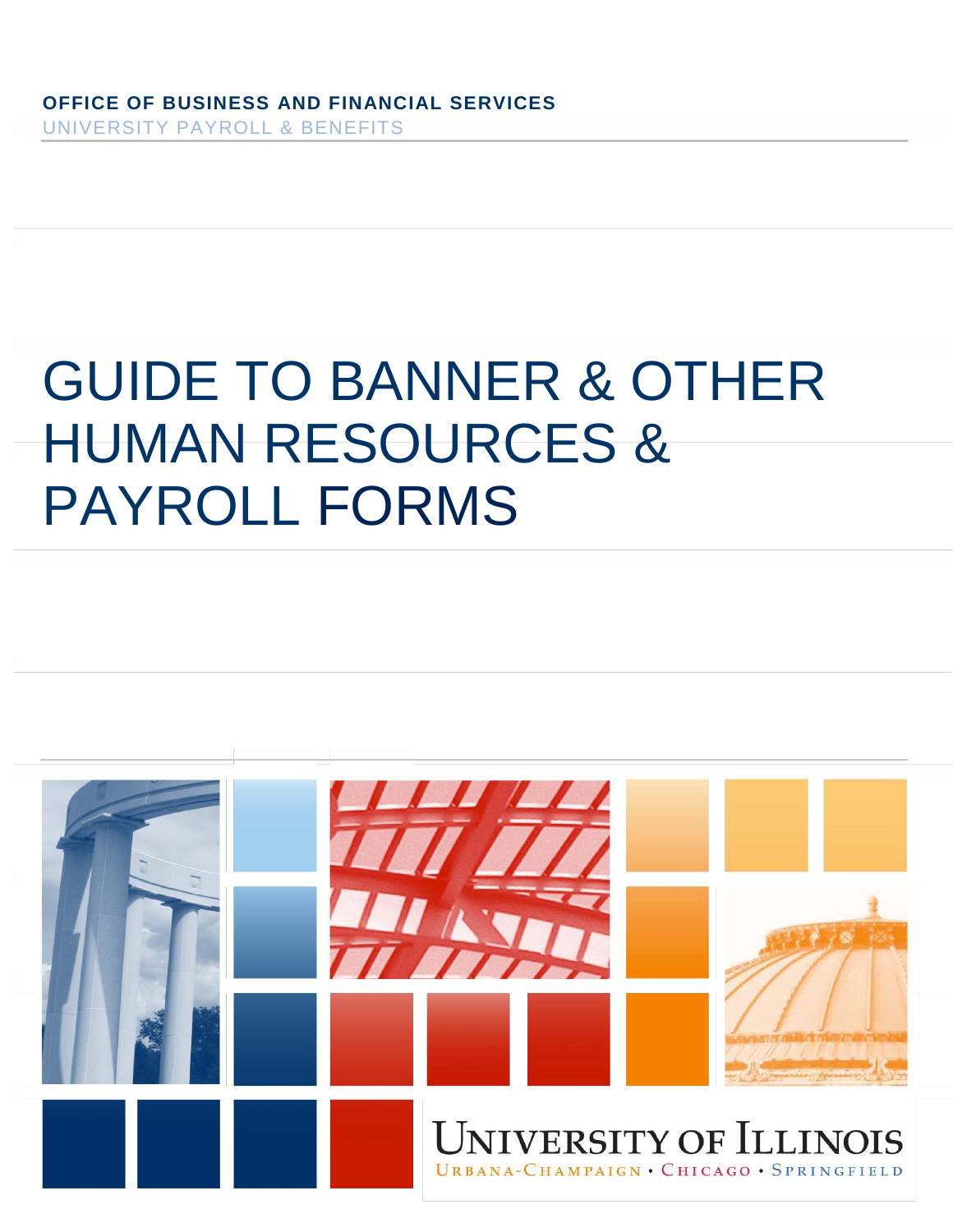## <span id="page-1-0"></span>**Table of Contents**

<span id="page-1-1"></span>

| By Form/Action (What Can I Do With This Form or Action?)  8 |  |
|-------------------------------------------------------------|--|
|                                                             |  |
|                                                             |  |
|                                                             |  |
|                                                             |  |
|                                                             |  |
|                                                             |  |
|                                                             |  |
|                                                             |  |
|                                                             |  |
|                                                             |  |
|                                                             |  |
|                                                             |  |
|                                                             |  |
|                                                             |  |
|                                                             |  |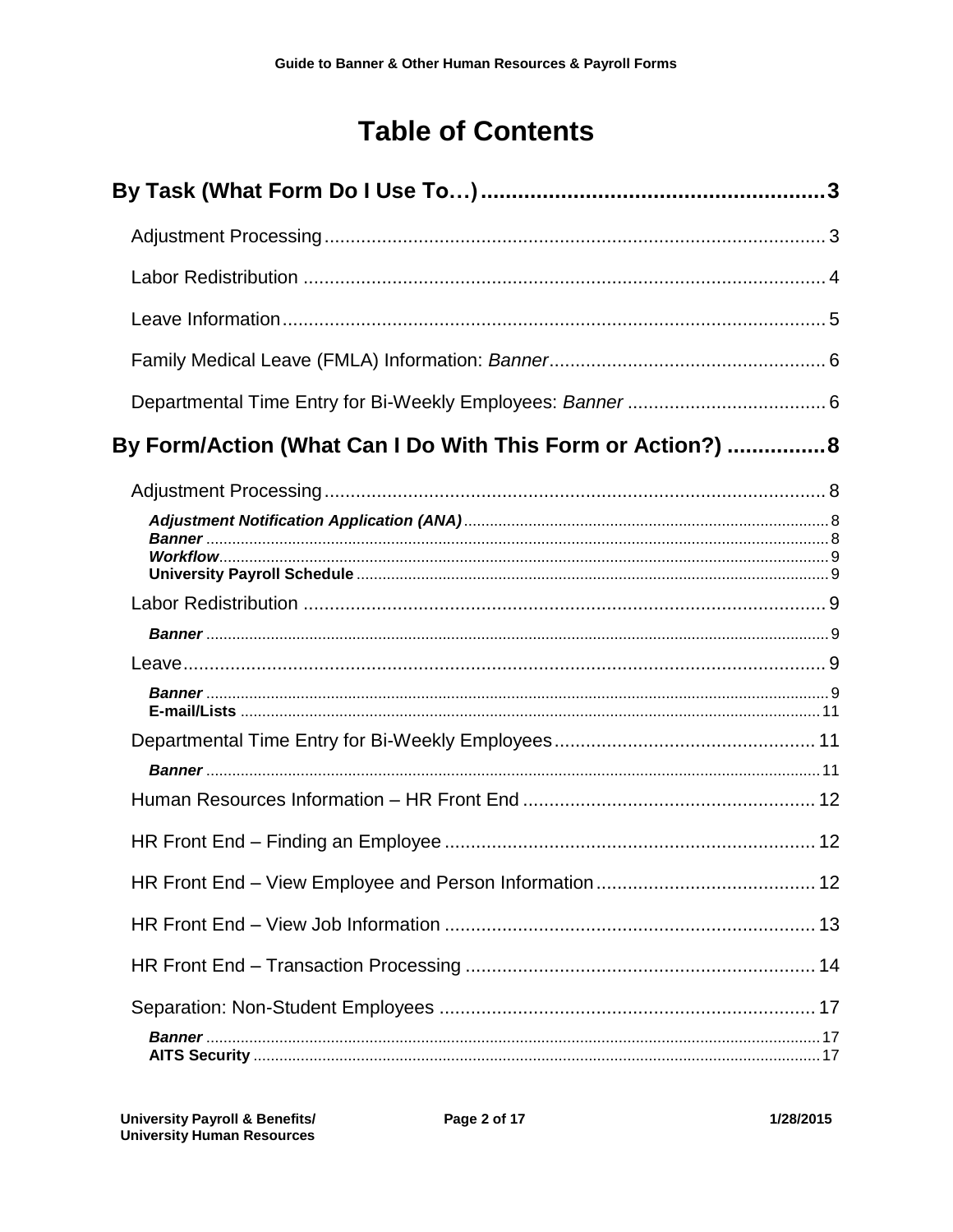## **By Task (What Form Do I Use To…) Adjustment Processing**

<span id="page-2-0"></span>

| What form do I use to                                                                                                                          | <b>System/ Form Title/ Name</b>                                                                                                           | <b>Reference Material</b>                                                                   |
|------------------------------------------------------------------------------------------------------------------------------------------------|-------------------------------------------------------------------------------------------------------------------------------------------|---------------------------------------------------------------------------------------------|
| Confirm that an employee's job or<br>record was created properly?                                                                              | <b>HR Front End: Employee Record View</b><br><b>Banner:</b> Employee Summary View<br>Form (NZIESUM)                                       |                                                                                             |
| Review the payroll calculation<br>schedule?                                                                                                    | <b>University Payroll Schedule</b><br>http://www.obfs.uillinois.edu/payroll/schedules/                                                    |                                                                                             |
| Submit a request to Payroll to<br>correct time entry errors when a<br>timesheet has been approved but<br>before the final payroll calculation? | <b>Adjustment Notification Application</b><br>$(ANA)$ :<br>https://ana.uillinois.edu<br>Select Pay Event Adjustment.                      | <b>ANA Training Guide</b><br><b>Section: Adjustment</b><br><b>Types</b>                     |
| Submit a request to Payroll to<br>process an adjustment for an<br>overpayment and/or to send an<br>overpayment letter?                         | <b>Adjustment Notification Application</b><br>$(ANA)$ :<br>https://ana.uillinois.edu<br>Select Pay Event Adjustment.                      | <b>ANA Training Guide</b><br><b>Section: Adjustment</b><br><b>Types</b>                     |
| Review an adjustment notification<br>and approve it, reject it, or return it<br>for correction?                                                | <b>Adjustment Notification Application</b><br>$(ANA)$ :<br>https://ana.uillinois.edu<br>Look for Dept Approval in the<br>Activity column. | <b>ANA Training Guide</b><br><b>Section: Adjustment</b><br><b>Types</b>                     |
| Edit or delete a returned<br>adjustment notification?                                                                                          | <b>Adjustment Notification Application</b><br>$(ANA)$ :<br>https://ana.uillinois.edu<br>Look for Correction in the<br>Activity column.    | <b>ANA Training Guide</b><br><b>Section: Items</b><br><b>Returned for Rework</b>            |
| Determine the disposition of a<br>timesheet?                                                                                                   | <b>Banner: Pay Event List Form (PZILIST)</b>                                                                                              | <b>HRPPR 120:</b><br><b>Adjustment Processing</b><br>for Units training guide<br>Lesson 3.1 |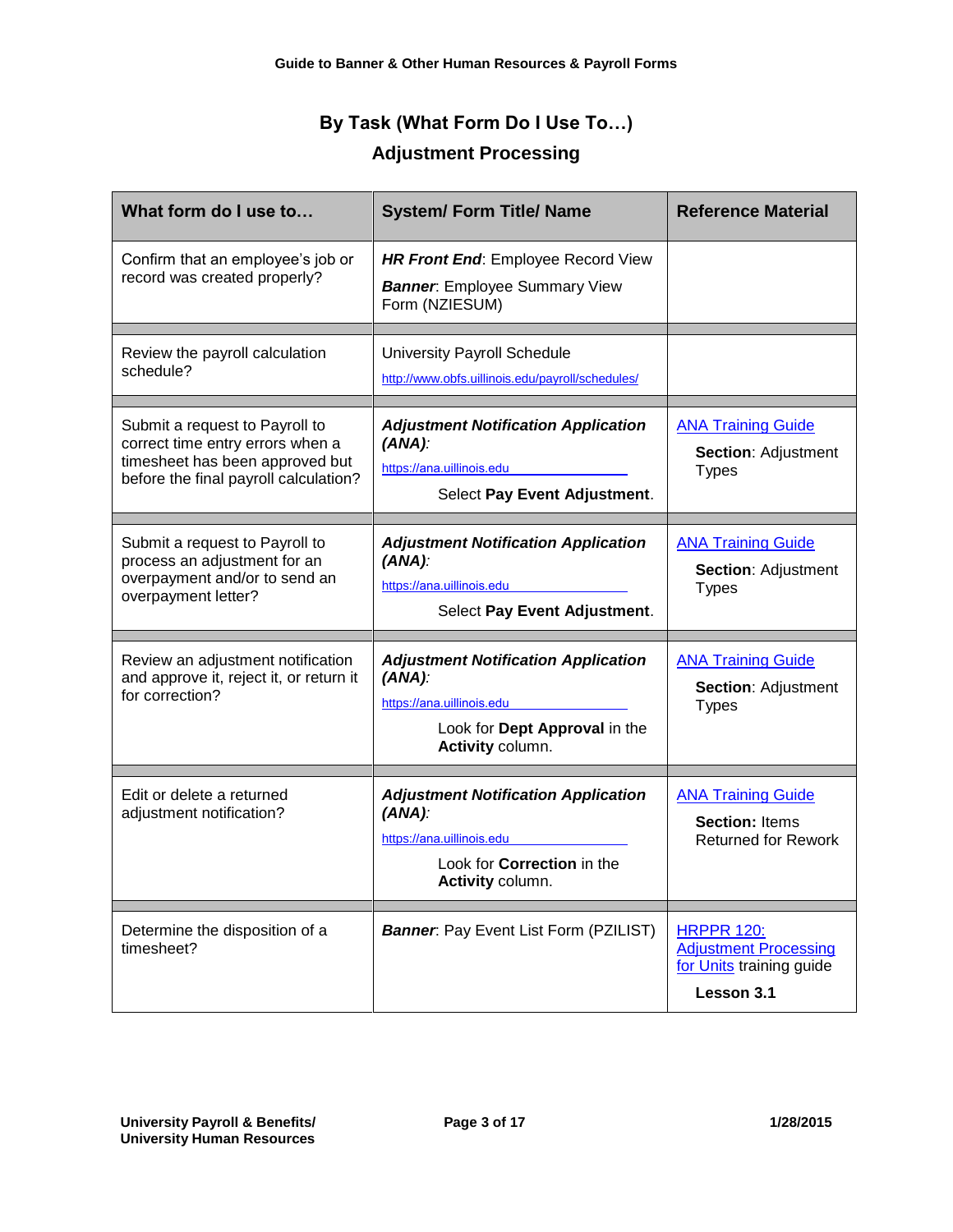| What form do I use to                                                                                         | <b>System/ Form Title/ Name</b>                                                            | <b>Reference Material</b>                                                                   |
|---------------------------------------------------------------------------------------------------------------|--------------------------------------------------------------------------------------------|---------------------------------------------------------------------------------------------|
| Make a positive post-payroll<br>adjustment when an employee<br>was underpaid during a previous<br>pay period? | <b>Banner: Adjustment Processing Form</b><br>(PZAADJT)<br><b>Workflow</b>                  | <b>HRPPR 120:</b><br><b>Adjustment Processing</b><br>for Units training guide<br>Lesson 5.2 |
| Submit an adjustment to the<br>Department Approver's Worklist?                                                | <b>Banner: Adjustment Processing Form</b><br>(PZAADJT)<br><b>Workflow</b>                  | <b>HRPPR 120:</b><br><b>Adjustment Processing</b><br>for Units training guide<br>Lesson 5.3 |
| Review adjustments in my<br>Department Approver Worklist and<br>assign and route them to Payroll?             | <b>Banner: Adjustment Processing Form</b><br>(PZAADJT)<br><b>Workflow</b>                  | <b>HRPPR 120:</b><br><b>Adjustment Processing</b><br>for Units training guide<br>Lesson 5.4 |
| Erase a rejected adjustment?                                                                                  | <b>Banner: Adjustment Processing Form</b><br>(PZAADJT)                                     | <b>Erasing an Adjustment</b><br>(PZAADJT) job aid                                           |
| Correct an adjustment returned for<br>correction?                                                             | <b>Banner: Adjustment Processing Form</b><br>(PZAADJT)<br><b>Workflow</b>                  | <b>HRPPR 120:</b><br><b>Adjustment Processing</b><br>for Units training guide<br>Lesson 3.5 |
| Check the status of an adjustment<br>in Workflow?                                                             | <b>Workflow: Status Search</b>                                                             | <b>Workflow Adjustment</b><br><b>Status Search</b> job aid                                  |
| Check the status of an adjustment<br>in <b>Banner</b> ?                                                       | <b>Banner: Adjustment Processing Form</b><br>(PZAADJT) or Pay Event List Form<br>(PZILIST) | <b>Reviewing Status of an</b><br><b>Adjustment (PZAADJT)</b><br>job aid                     |

#### **Labor Redistribution**

<span id="page-3-0"></span>

| What form do I use to                                                                         | <b>System/Form Title/Name</b>                         | <b>Reference Material</b>                          |
|-----------------------------------------------------------------------------------------------|-------------------------------------------------------|----------------------------------------------------|
| Perform a redistribution of<br>earnings for a single pay event or<br>for multiple pay events? | <b>Banner:</b> Labor Redistribution Form<br>(PZAREDS) | <b>Performing Labor</b><br>Redistributions job aid |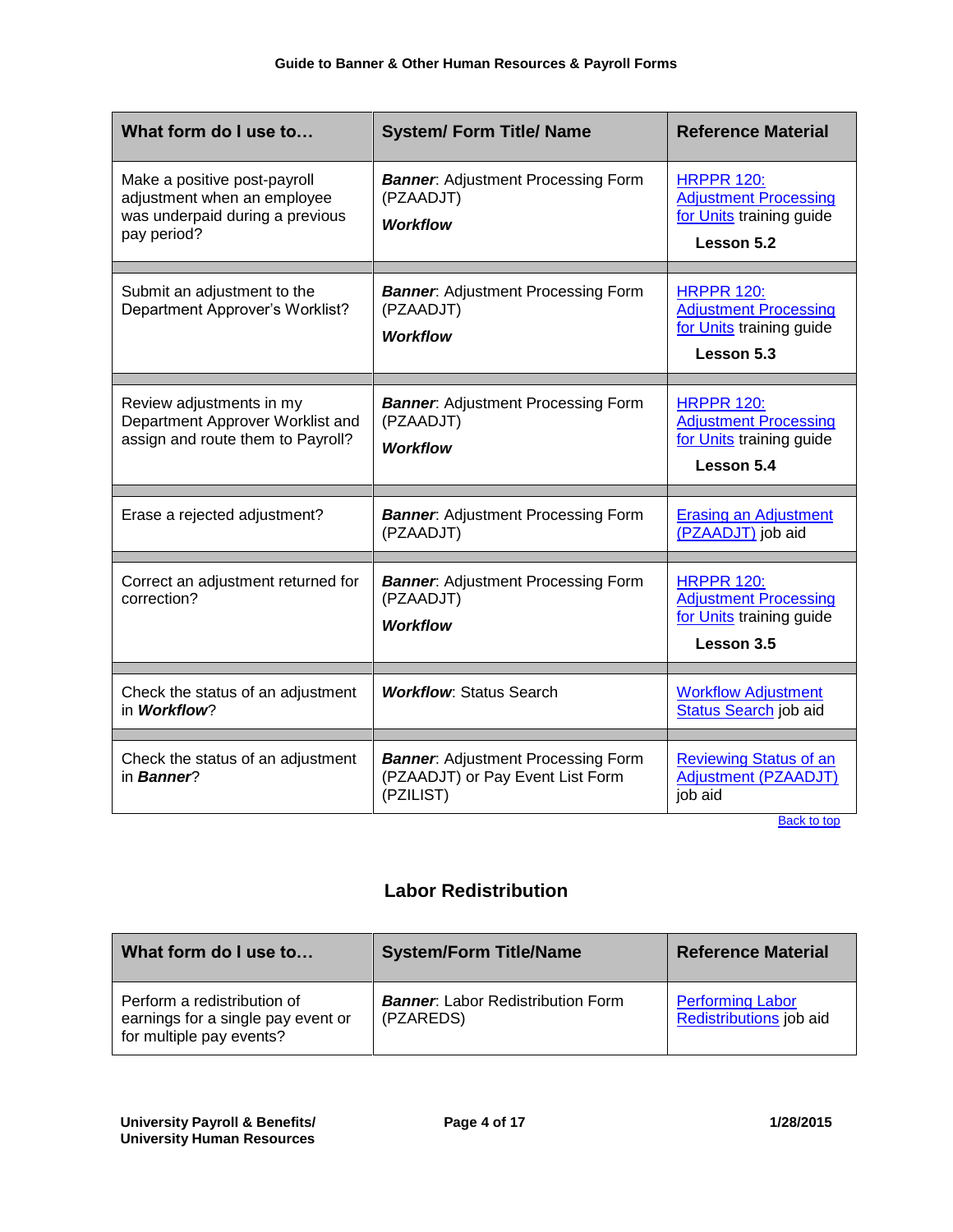| What form do I use to                                  | <b>System/Form Title/Name</b>            | <b>Reference Material</b>                                                                                                    |
|--------------------------------------------------------|------------------------------------------|------------------------------------------------------------------------------------------------------------------------------|
| Perform a permanent change to a<br>labor distribution? | <b>HR Front End: Labor DISTRIBUTIONS</b> | LD Changes: Can be<br>done through the<br>Employee Job Record<br>Change or LD<br>transaction type in HR<br><b>Front End.</b> |
|                                                        |                                          | <b>Back to top</b>                                                                                                           |

#### **Leave Information**

<span id="page-4-0"></span>

| What form do I use to                                           | <b>System/Form Title/Name</b>                                                                                                                                                                                         | <b>Reference Materials</b>                                                           |
|-----------------------------------------------------------------|-----------------------------------------------------------------------------------------------------------------------------------------------------------------------------------------------------------------------|--------------------------------------------------------------------------------------|
| Enter non-FMLA or non-Sabbatical<br>leave dates?                | <b>Banner:</b> Employee Leave of Absence<br>Form (PZAELOA)                                                                                                                                                            | <b>Banner/HR System Job</b><br>Aids web site                                         |
| Submit leave request and<br>approvals to Central HR?            | <b>UIC: HR Front End Employee Job</b><br>Record Change transaction<br><b>UIS: Personnel Information Transmittal</b><br>Report (PITR)<br><b>UIUC:</b> Leave Request e-mail                                             | <b>Banner/HR System Job</b><br>Aids web site<br><b>Section: Campus</b><br>Processing |
| Submit sabbatical leave<br>information to Central HR?           | <b>UIC: HR Front End Employee Job</b><br>Record Change transaction<br><b>UIS: Personnel Information Transmittal</b><br>Report (PITR)<br><b>UIUC: Board of Trustees (BOT)</b><br>approval list (received from the BOT) | <b>Banner/HR System Job</b><br>Aids web site<br><b>Section: Campus</b><br>Processing |
| Update AP leave balances if<br>transferring positions?          | <b>Banner:</b> Employee Leave Balances<br>Form (PEALEAV)                                                                                                                                                              | <b>Banner/HR System Job</b><br>Aids web site                                         |
| Update Academic shared benefits<br>balances?<br>(UIC, UIS only) | <b>Banner:</b> Employee Leave Balances<br>Form (PEALEAV)<br><b>NOTE:</b> This is only for UIC, UIS.                                                                                                                   | <b>Banner/HR System Job</b><br>Aids web site<br><b>Section: Campus</b><br>Processing |
| Report Civil Service vacation or<br>sick leave time?            | <b>Banner:</b> Electronic Approvals of Time<br>Entry Form (PHATIME)                                                                                                                                                   | <b>Banner/HR System Job</b><br>Aids web site                                         |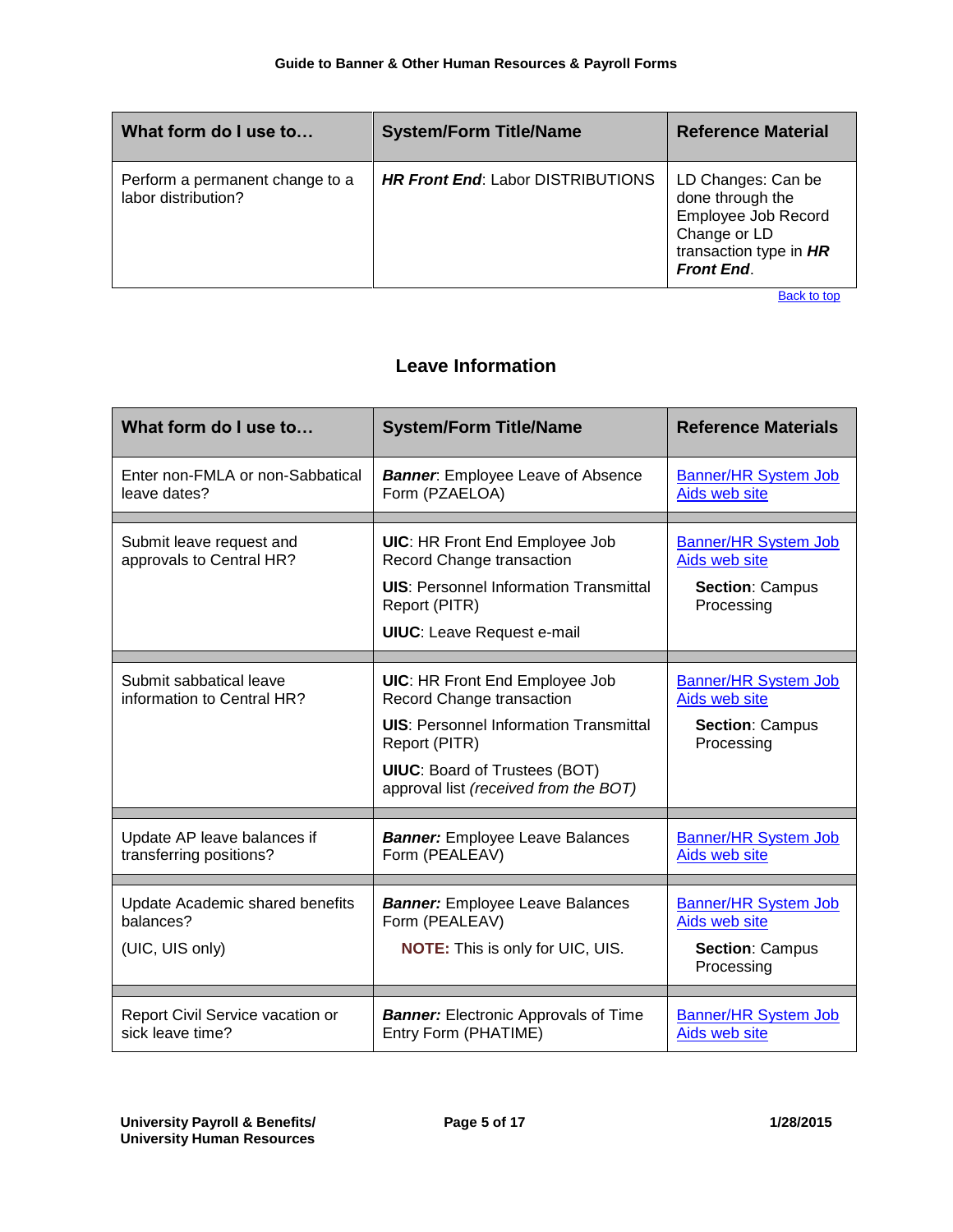| What form do I use to                                     | <b>System/Form Title/Name</b>                                                              | <b>Reference Materials</b>                   |
|-----------------------------------------------------------|--------------------------------------------------------------------------------------------|----------------------------------------------|
| Enter or view non-FMLA or non-<br>Sabbatical leave dates? | <b>Banner:</b> Employee Leave Balances<br>Form (PEALEAV) or<br>Employee Leave History Form | <b>Banner/HR System Job</b><br>Aids web site |
|                                                           | (PEILHIS)                                                                                  | Dealers for                                  |

#### **Family Medical Leave (FMLA) Information:** *Banner*

<span id="page-5-0"></span>

| What form do I use to                                                | <b>System/Form Title/Name</b>                                 | <b>Reference Materials</b>                    |
|----------------------------------------------------------------------|---------------------------------------------------------------|-----------------------------------------------|
| View FMLA Status?                                                    | <b>Banner:</b> Employee FMLA Status<br>Inquiry Form (PEIFMLA) | <b>Banner/HR System Job</b><br>Aids web site  |
|                                                                      |                                                               |                                               |
| Enter or view FMLA eligibility dates<br>(Year Begin and End Dates)?  | <b>Banner:</b> Employee FMLA Information<br>Form (PEAFMLA)    | <b>Banner PEAFMLA</b><br>Instructions job aid |
|                                                                      |                                                               |                                               |
| Enter FMLA leave request dates?                                      | <b>Banner:</b> Employee FMLA Information<br>Form (PEAFMLA)    | <b>Banner PEAFMLA</b><br>Instructions job aid |
|                                                                      |                                                               |                                               |
| Enter or view the status of an<br>FMLA leave request?                | <b>Banner:</b> Employee FMLA Information<br>Form (PEAFMLA)    | <b>Banner PEAFMLA</b><br>Instructions job aid |
|                                                                      |                                                               |                                               |
| Enter or view partial paid or unpaid<br>FMLA leave of absence dates? | <b>Banner:</b> Employee Leave of Absence<br>Form (PZAELOA)    | <b>Banner/HR System Job</b><br>Aids web site  |

**[Back to top](#page-1-1)** 

#### **Departmental Time Entry for Bi-Weekly Employees:** *Banner*

<span id="page-5-1"></span>

| What form do I use to                                                             | <b>System/Form Title/Name</b>                                       | <b>Reference Materials</b>                                   |
|-----------------------------------------------------------------------------------|---------------------------------------------------------------------|--------------------------------------------------------------|
| Extract timesheets?                                                               | <b>Banner:</b> Electronic Approvals of<br>Time Entry Form (PHATIME) | <b>Extracting Timesheets job</b><br>aid                      |
| Enter and submit time for non-<br>exempt, exempt, and positive time<br>employees? | <b>Banner:</b> Electronic Approvals of<br>Time Entry Form (PHATIME) | <b>Payroll &amp; Earnings Training</b><br>Materials job aids |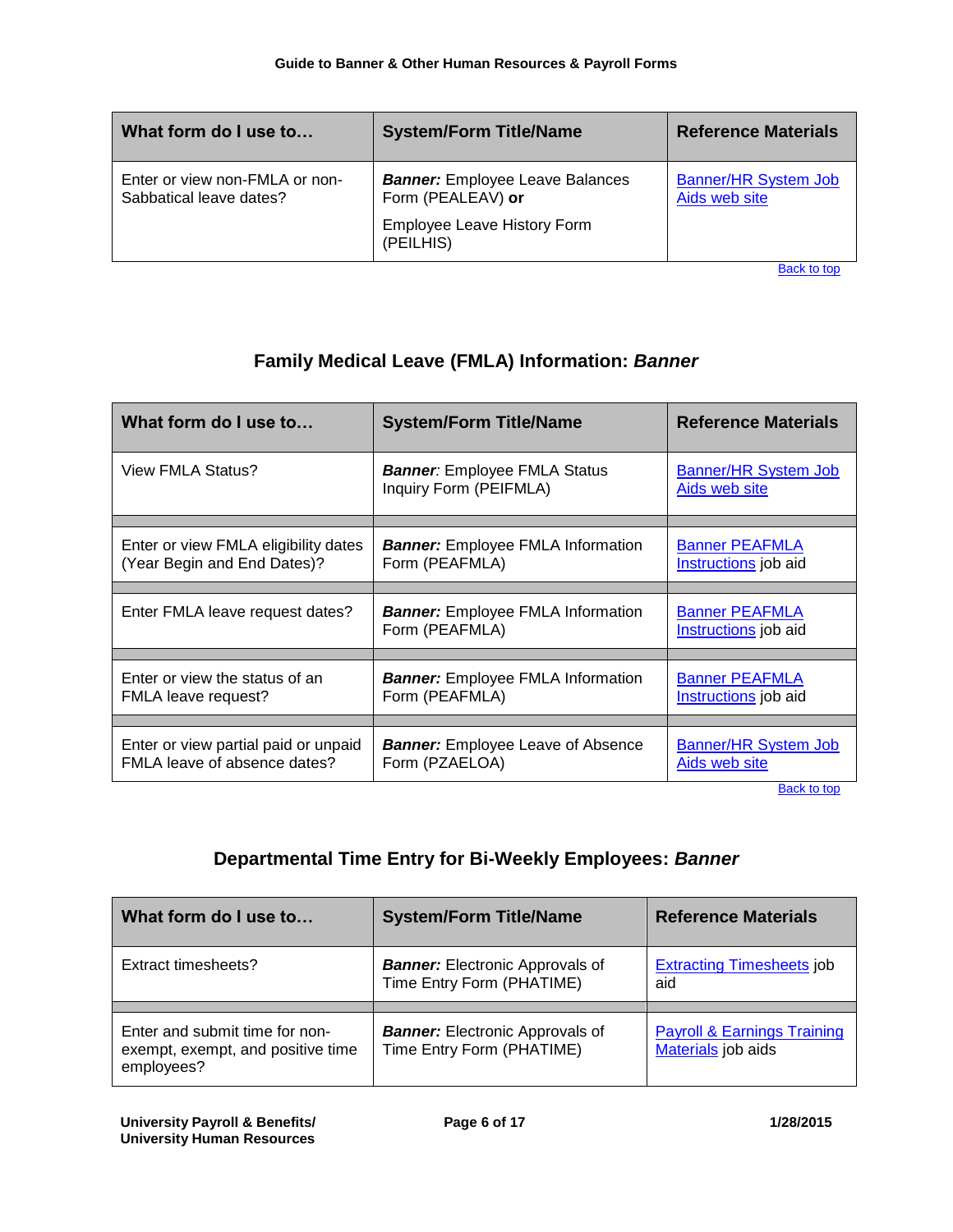| What form do I use to                                                                     | <b>System/Form Title/Name</b>                                                                               | <b>Reference Materials</b>                                                 |
|-------------------------------------------------------------------------------------------|-------------------------------------------------------------------------------------------------------------|----------------------------------------------------------------------------|
| Restart an employee's timesheet?                                                          | <b>Banner:</b> Electronic Approvals of<br>Time Entry Form (PHATIME)                                         | <b>Restarting an Employee's</b><br>Timesheet job aid                       |
| Explain to payroll where there is no<br>earnings code available to apply<br>time against? | <b>Banner:</b> Electronic Approvals of<br>Time Entry Form (PHATIME)<br><b>NOTE:</b> Use the Comments block. | <b>Payroll &amp; Earnings Training</b><br>Materials job aids               |
| Review leave balances?                                                                    | <b>Banner:</b> Employee Leave Balance<br>Form (PEALEAV)                                                     | <b>Banner/HR System Job</b><br>Aids web site                               |
| Correct and re-submit returned<br>timesheets?                                             | <b>Banner:</b> Electronic Approvals of<br>Time Entry Form (PHATIME)                                         | <b>Payroll &amp; Earnings Training</b><br>Materials job aids               |
| Create a proxy for a Department<br>Originator?                                            | <b>Banner:</b> Electronic Approval Proxy<br>Rules Form (NTRPROX)                                            | <b>Creating a Proxy for Time</b><br><b>Entry Role (NTRPROX)</b> job<br>aid |
|                                                                                           |                                                                                                             |                                                                            |
| Assign or change the Superuser<br>for a timesheet org?                                    | <b>Banner:</b> Routing Queue Rules Form<br>(NTRRQUE)                                                        | <b>Working with Routing</b><br>Queues in Banner job aid                    |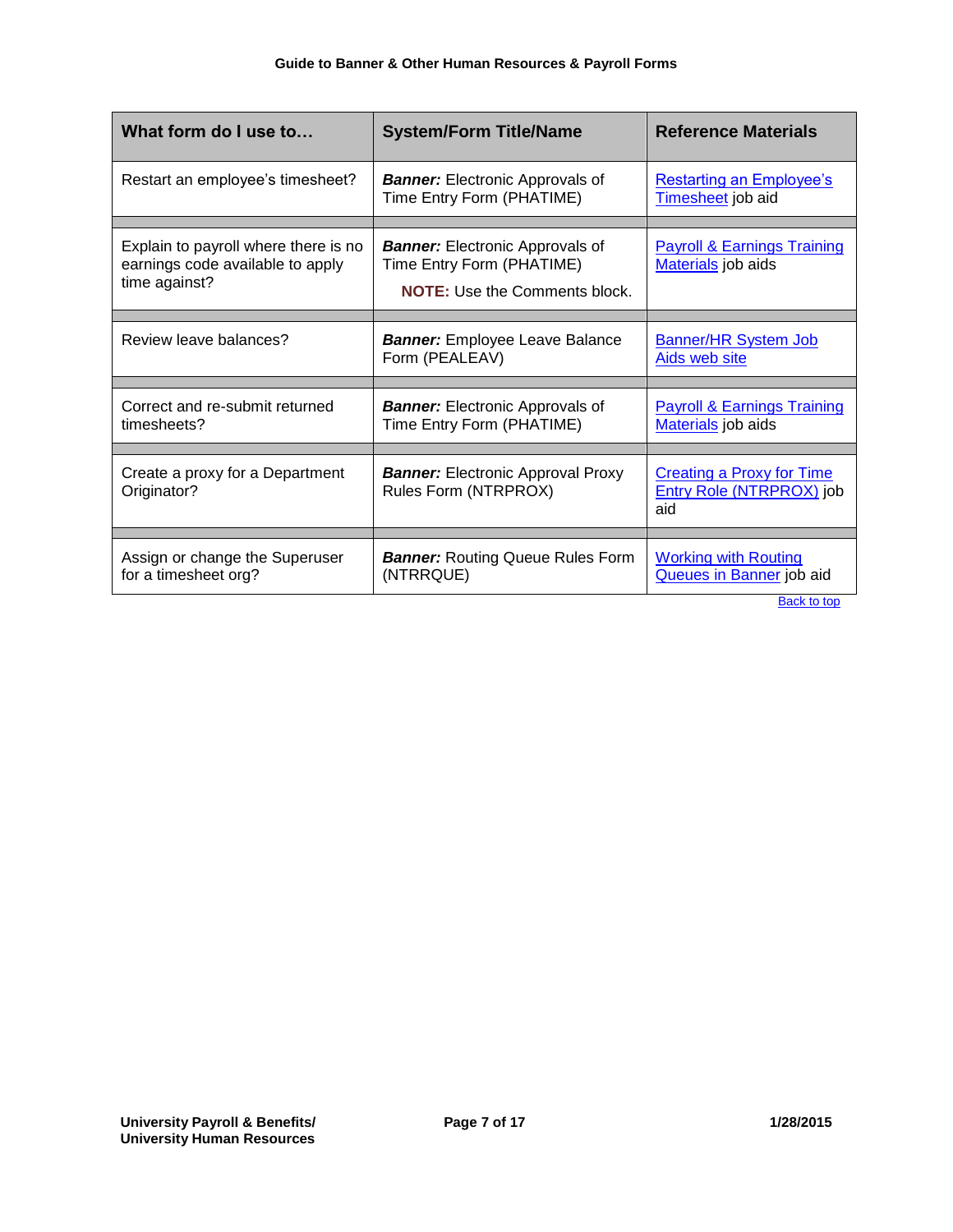## <span id="page-7-0"></span>**By Form/Action (What Can I Do With This Form or Action?) Adjustment Processing**

#### <span id="page-7-2"></span><span id="page-7-1"></span>*Adjustment Notification Application (ANA)*

| <b>Action</b>                                   | What Can I Do With This?                                                                                                                    |
|-------------------------------------------------|---------------------------------------------------------------------------------------------------------------------------------------------|
| <b>Select Pay Event Adjustment</b>              | Submit a request to Payroll to correct time entry errors when a<br>timesheet has been approved but before the final payroll<br>calculation. |
|                                                 | Submit a request to Payroll to process an adjustment for an<br>overpayment, and/or to send an overpayment letter.                           |
|                                                 |                                                                                                                                             |
| Dept Approval in the Activity column            | Review an adjustment notification and approve it, reject it, or<br>return it for correction.                                                |
|                                                 |                                                                                                                                             |
| <b>Correction</b> in the <b>Activity</b> column | Edit or delete a returned adjustment notification.                                                                                          |

**Back to top** 

#### <span id="page-7-3"></span>*Banner*

| <b>Form Name</b>              | <b>Form Title</b> | <b>What Can I Do With This?</b>                                                                         |
|-------------------------------|-------------------|---------------------------------------------------------------------------------------------------------|
| Adjustment<br>Processing Form | <b>PZAADJT</b>    | Make a positive post-payroll adjustment when an employee<br>was underpaid during a previous pay period. |
|                               |                   | Submit an adjustment to the Department Approver's Worklist.                                             |
|                               |                   | Review adjustments in your Department Approver Worklist<br>and assign and route them to Payroll.        |
|                               |                   | Erase a rejected adjustment.                                                                            |
|                               |                   | Correct an adjustment returned for correction.                                                          |
|                               |                   | Check the status of an adjustment in <b>Banner</b> .                                                    |
|                               |                   |                                                                                                         |
| Pay Event List Form           | <b>PZILIST</b>    | Determine the disposition of a timesheet.                                                               |
|                               |                   | Check the status of an adjustment in <b>Banner</b> .                                                    |
|                               |                   | <b>Back to top</b>                                                                                      |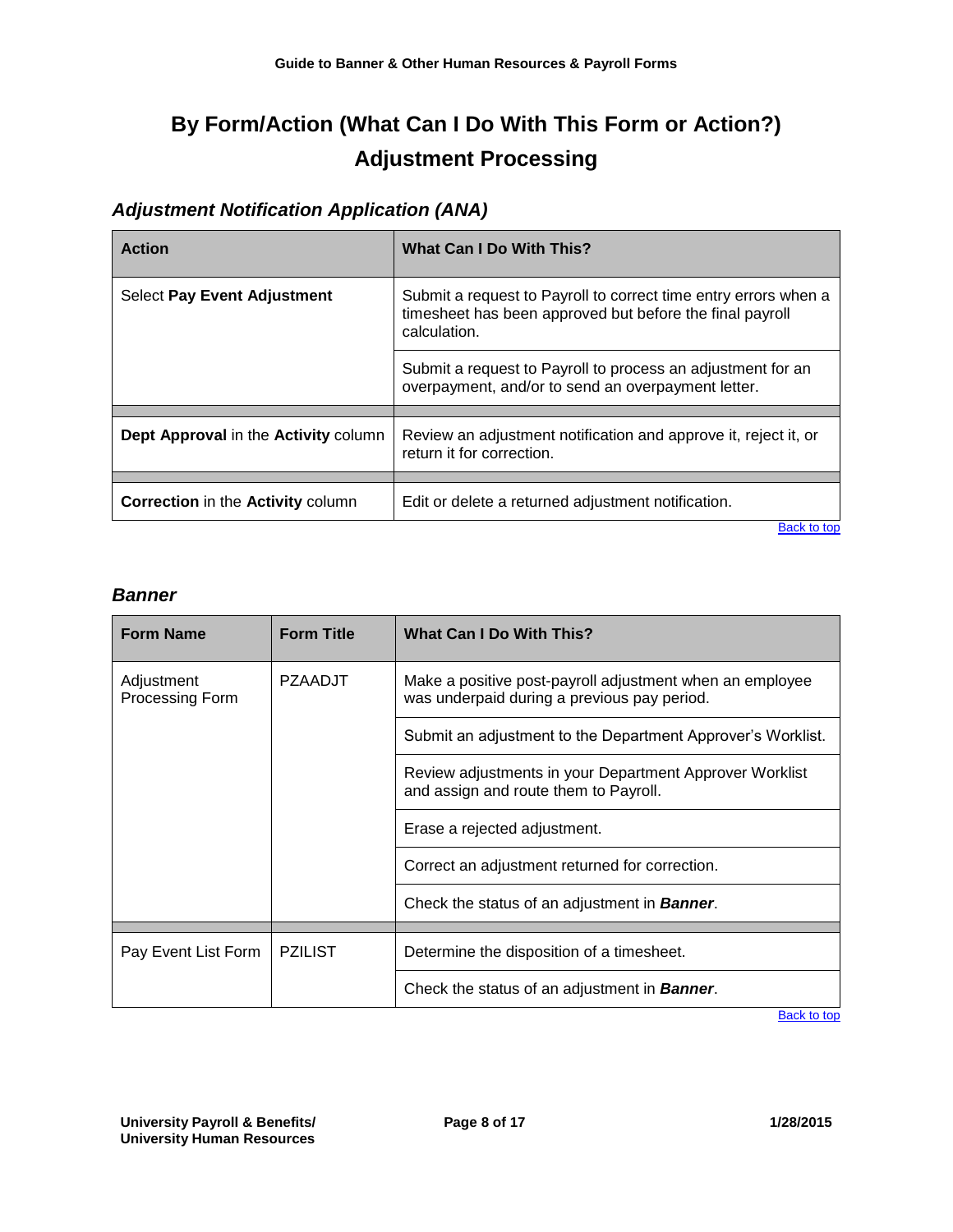#### <span id="page-8-0"></span>*Workflow*

| What Can I Do With This?                       |
|------------------------------------------------|
| Check the status of an adjustment in Workflow. |
|                                                |

Back to top

#### <span id="page-8-1"></span>**University Payroll Schedule**

| <b>URL</b>                                       | What Can I Do With This?                 |
|--------------------------------------------------|------------------------------------------|
| http://www.obfs.uillinois.edu/payroll/schedules/ | Review the payroll calculation schedule. |
|                                                  | Back to top                              |

## **Labor Redistribution**

#### <span id="page-8-3"></span><span id="page-8-2"></span>*Banner*

| <b>Form Name</b>                    | <b>Form Title</b> | What Can I Do With This?                                                               |
|-------------------------------------|-------------------|----------------------------------------------------------------------------------------|
| <b>Labor Redistribution</b><br>Form | I PZAREDS         | Perform a redistribution of earnings for a single pay event or<br>multiple pay events. |
|                                     |                   | <b>Back to top</b>                                                                     |

#### **Leave**

#### <span id="page-8-5"></span><span id="page-8-4"></span>*Banner*

| <b>Form Name</b>                  | <b>Form Title</b> | What Can I Do With This?                                 |
|-----------------------------------|-------------------|----------------------------------------------------------|
| Employee FMLA<br>Information Form | PEAFMLA           | Enter FMLA eligibility dates (Year Begin and End Dates). |
|                                   |                   | View FMLA eligibility dates (Year Begin and End Dates).  |
|                                   |                   | Enter FMLA leave request dates.                          |
|                                   |                   | Enter an FMLA leave request.                             |
|                                   |                   | View the status of an FMLA leave request.                |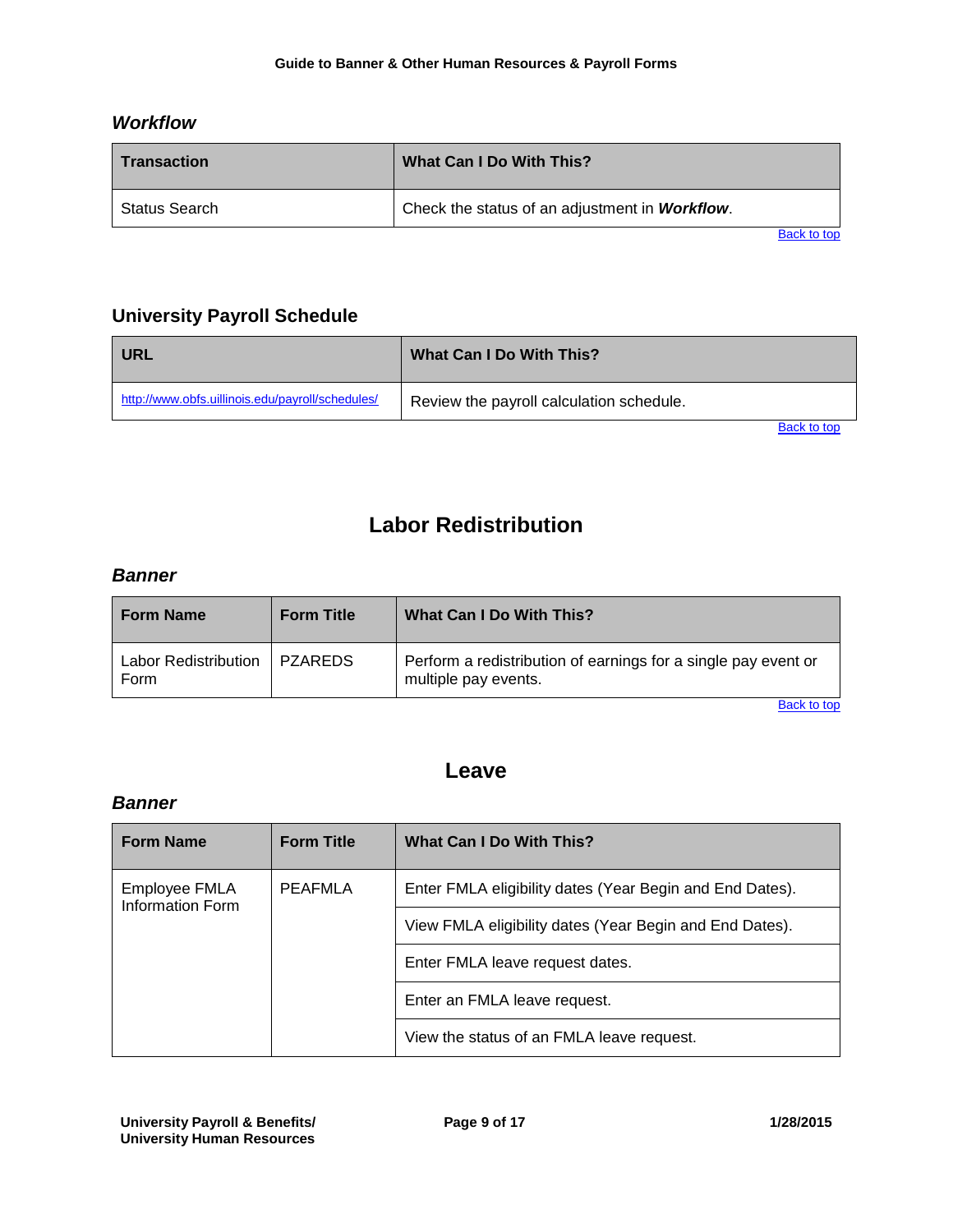| <b>Form Name</b>                                     | <b>Form Title</b> | <b>What Can I Do With This?</b>                                                 |  |
|------------------------------------------------------|-------------------|---------------------------------------------------------------------------------|--|
| Employee Leave<br><b>Balances Form</b>               | <b>PEALEAV</b>    | Update AP leave balances if an employee is transferring<br>positions.           |  |
|                                                      |                   | Update Academic shared benefits balances.<br>NOTE: Only UIC, UIS use this form. |  |
|                                                      |                   | Enter non-FMLA or non-Sabbatical leave dates.                                   |  |
|                                                      |                   | View non-FMLA or non-Sabbatical leave dates.                                    |  |
| <b>Employee FMLA</b><br><b>Status Inquiry Form</b>   | <b>PEIFMLA</b>    | View an employee's FMLA status.                                                 |  |
| <b>Employee Leave</b>                                | <b>PEILHIS</b>    | Enter non-FMLA or non-Sabbatical leave dates.                                   |  |
| <b>History Form</b>                                  |                   | View non-FMLA or non-Sabbatical leave dates.                                    |  |
| Electronic<br>Approvals of Time<br><b>Entry Form</b> | <b>PHATIME</b>    | Report a Civil Service employee's vacation or sick leave time.                  |  |
| Employee Leave of                                    | <b>PZAELOA</b>    | Enter non-FMLA or non-Sabbatical leave dates.                                   |  |
| Absence Form                                         |                   |                                                                                 |  |
|                                                      |                   | Enter partial paid or unpaid FMLA leave of absence dates.                       |  |
|                                                      |                   | View partial paid or unpaid FMLA leave of absence dates.                        |  |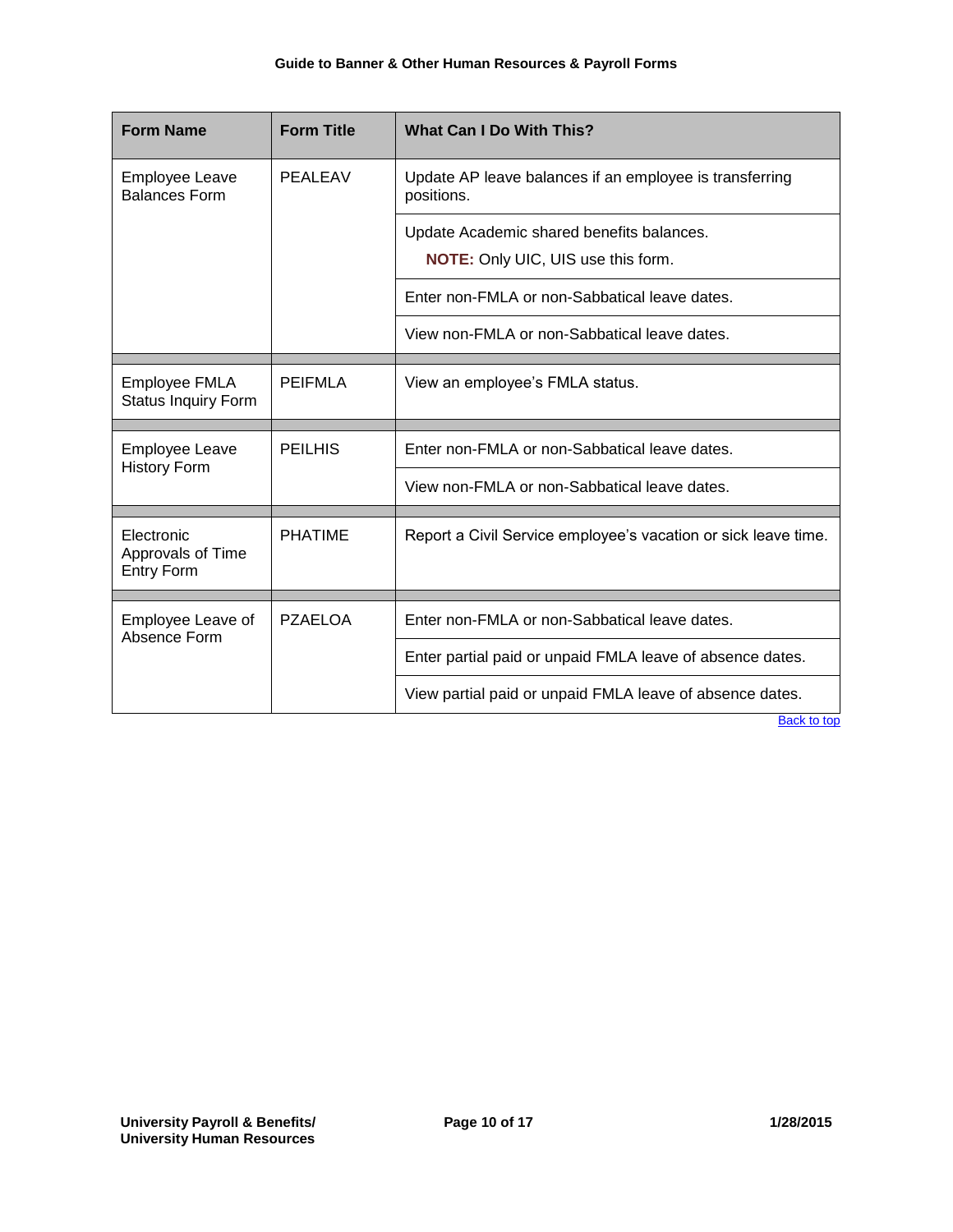#### <span id="page-10-0"></span>**E-mail/Lists**

| <b>Name</b>                     | What Can I Do With This?                                                                                                                |  |
|---------------------------------|-----------------------------------------------------------------------------------------------------------------------------------------|--|
| Leave Request e-mail            | Submit leave requests and approvals (including FMLA) to<br>Central HR.<br><b>NOTE: Only for UIUC.</b>                                   |  |
| Board of Trustees Approval List | Submit sabbatical leave information to Central HR. This is<br>received from the Board of Trustees (BOT).<br><b>NOTE: Only for UIUC.</b> |  |

## **Departmental Time Entry for Bi-Weekly Employees**

#### <span id="page-10-2"></span><span id="page-10-1"></span>*Banner*

| <b>Form Name</b>                             | <b>Form Title</b> | <b>What Can I Do With This?</b>                                     |  |
|----------------------------------------------|-------------------|---------------------------------------------------------------------|--|
| <b>Employee Leave</b><br><b>Balance Form</b> | PEALEAV           | Review an employee's leave balance.                                 |  |
|                                              |                   |                                                                     |  |
| Electronic<br>Approvals of Time              | <b>PHATIME</b>    | Extract timesheets.                                                 |  |
| <b>Entry Form</b>                            |                   | Enter time for non-exempt, exempt, and positive time<br>employees.  |  |
|                                              |                   | Submit time for non-exempt, exempt, and positive time<br>employees. |  |
|                                              |                   | Restart an employee's timesheet.                                    |  |
|                                              |                   | Correct and re-submit returned timesheets.                          |  |
|                                              |                   |                                                                     |  |
| Electronic Approval<br>Proxy Rules Form      | <b>NTRPROX</b>    | Create a proxy for a Department Originator.                         |  |
|                                              |                   |                                                                     |  |
| <b>Routing Queue</b><br><b>Rules Form</b>    | <b>NTRRQUE</b>    | Assign the Superuser for a timesheet organization.                  |  |
|                                              |                   | Change the Superuser for a timesheet organization.                  |  |
|                                              |                   | <b>Back to top</b>                                                  |  |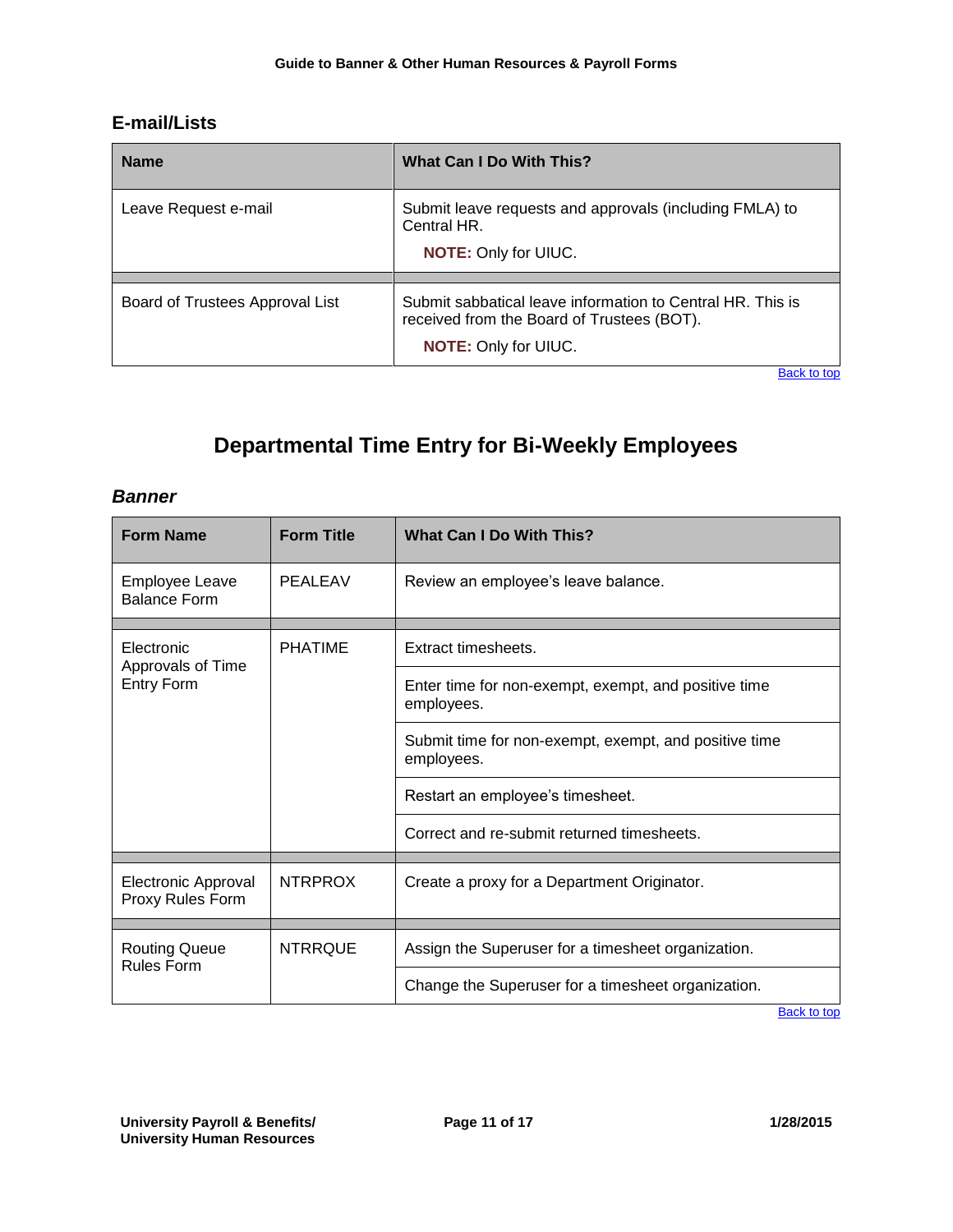#### **Human Resources Information – HR Front End**

<span id="page-11-0"></span>The Human Resources Front End (HRFE) is an interface to *Banner* that is used by HR, Payroll, and Benefits for viewing employee information and processing HR transactions.

Different levels of security are needed to access the system, view employee information, or process transactions in the HR Front End. If you are not sure where to go in the HR Front End to view information or process transactions, contact your appropriate campus HR office for assistance: <https://www.hr.uillinois.edu/cms/One.aspx?portalId=4292&pageId=5990>

Once the appropriate level of security has been given, users can access the HR Front End at: <https://hr.apps.uillinois.edu/hrFrontEnd/>

<span id="page-11-1"></span>

| <b>Where in HR Front End</b> | What Can I Do With This?                                                                      |
|------------------------------|-----------------------------------------------------------------------------------------------|
| <b>Employee Search</b>       | Search for an active or terminated employee based on any of<br>the following search criteria: |
|                              | <b>UIN</b>                                                                                    |
|                              | Name                                                                                          |
|                              | User ID                                                                                       |
|                              | <b>SSN</b>                                                                                    |
|                              | Home Chart, College, Department, or Organization<br>information                               |
|                              | Campus                                                                                        |
|                              | <b>Employee Group</b>                                                                         |

## **HR Front End – Finding an Employee**

Back to top

## **HR Front End – View Employee and Person Information**

<span id="page-11-2"></span>**Employee Record View (ERV)**: Gives a "summary" view of person information, job data, and position data in one place.

| <b>Where in HR Front End</b>                               | What Can I Do With This?                                                                                                                                                     |
|------------------------------------------------------------|------------------------------------------------------------------------------------------------------------------------------------------------------------------------------|
| Employee Record View - Employee<br>General Information tab | View employee information such as:<br>UIN, Name, Home Chart/Org, Check Distribution Code, Hire<br>Date, Citizenship, and some Visa information.                              |
| Employee Record View - Bio/Demo<br>tab                     | View employee bio/demo information such as: SSN, birthday,<br>age, race, gender, ethnicity, and marital status.<br><b>NOTE:</b> Additional security is required to view SSN. |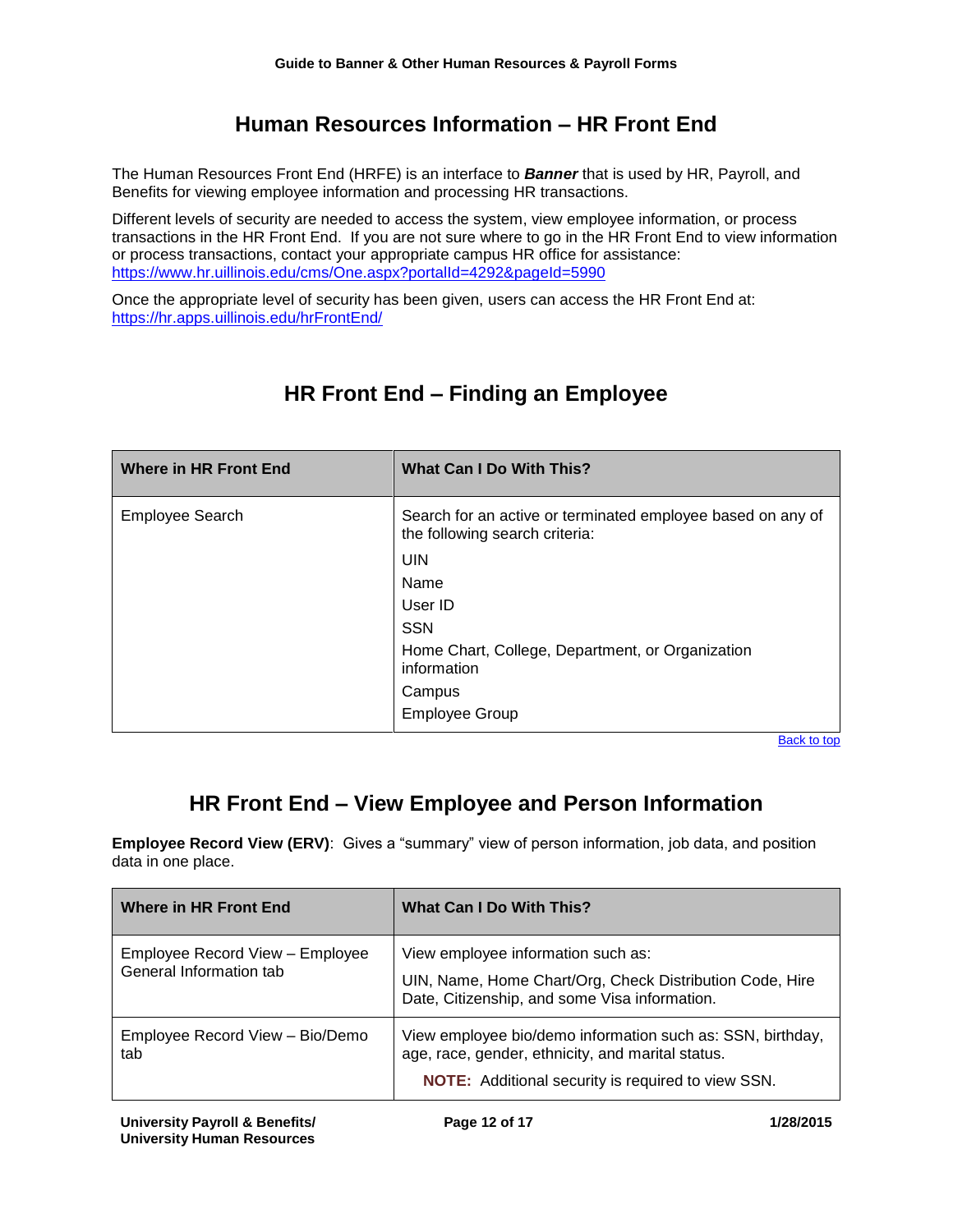| <b>Where in HR Front End</b> | What Can I Do With This?                            |
|------------------------------|-----------------------------------------------------|
|                              | View Address information (including email address). |
|                              | View Emergency Contact information.                 |
|                              | View Education information.                         |
|                              | View Work Experience.                               |
|                              | View Licenses and Certifications.                   |
|                              | View Driver's License.                              |
|                              | View Languages.                                     |
|                              | <b>Back to top</b>                                  |

## <span id="page-12-0"></span>**HR Front End – View Job Information**

| Where in HR Front End                                                                                                                                                            | <b>What Can I Do With This?</b>             |
|----------------------------------------------------------------------------------------------------------------------------------------------------------------------------------|---------------------------------------------|
| Employee Record View - Jobs tab                                                                                                                                                  | View Job Detail information.                |
| <b>NOTE:</b> Some information will not<br>display for certain employees. For<br>example, Faculty Rank and Tenure<br>information will only be available for<br>Faculty employees. | View Job Labor Distributions.               |
|                                                                                                                                                                                  | View Position Information.                  |
|                                                                                                                                                                                  | View Work Schedules.                        |
|                                                                                                                                                                                  | View Service Dates and Contract Parameters. |
|                                                                                                                                                                                  | View Default Earnings.                      |
|                                                                                                                                                                                  | View Faculty Rank and Tenure.               |
|                                                                                                                                                                                  | <b>Back to top</b>                          |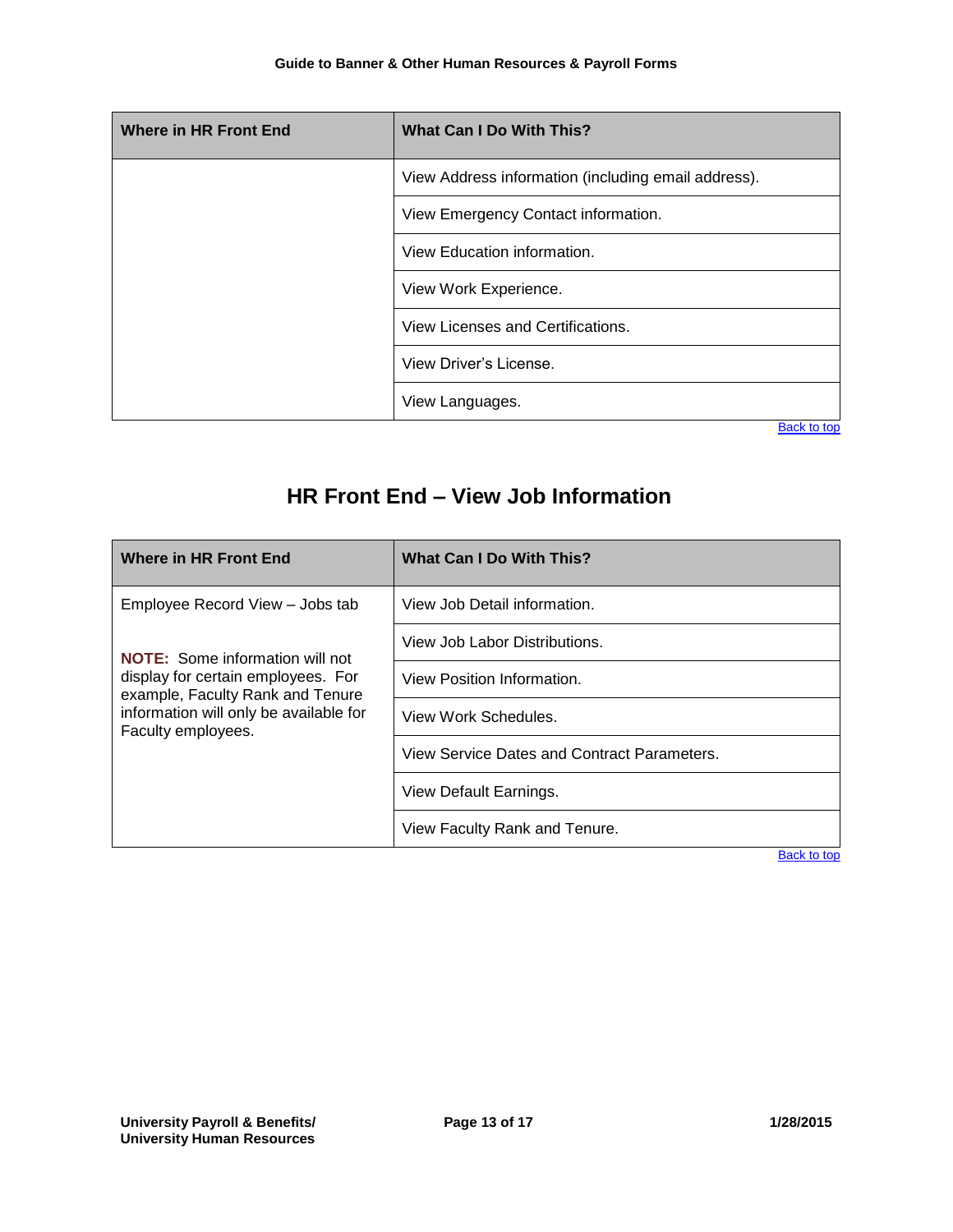## **HR Front End – Transaction Processing**

<span id="page-13-0"></span>

| <b>HR Front End Transaction</b> | <b>What Can I Do With This?</b>                                                                                                                | <b>Reference Materials</b>                                                           |
|---------------------------------|------------------------------------------------------------------------------------------------------------------------------------------------|--------------------------------------------------------------------------------------|
| <b>Transaction History</b>      | View past/applied transactions for an<br>employee.                                                                                             | <b>HR Front End Training</b>                                                         |
| New Hire                        | Must be completed when an<br>employee is new to the University or<br>has completely separated and is<br>returning to the University (re-hire). | <b>HR Front End Training</b><br><b>UIC Human Resources</b><br><b>Systems Support</b> |
|                                 | Perform a search of <b>Banner</b> and<br>iCard for the new hire.                                                                               | <b>HR Front End Transaction</b>                                                      |
|                                 | Create a New Hire Logon.                                                                                                                       | <b>Tips</b>                                                                          |
|                                 | Search for an existing position to<br>use, or create a new one.                                                                                |                                                                                      |
|                                 | <b>NOTE:</b> New positions may only be<br>created for certain employee groups.<br>Additional security is required to<br>create new positions.  |                                                                                      |
|                                 | Confirm/update job information.                                                                                                                |                                                                                      |
| Add a Job                       | Add a job for an active employee.                                                                                                              | <b>HR Front End Training</b>                                                         |
|                                 |                                                                                                                                                | <b>UIC Human Resources</b><br><b>Systems Support</b>                                 |
|                                 |                                                                                                                                                | <b>HR Front End Transaction</b><br><b>Tips</b>                                       |
| Employee Job Record Changes     | Make changes to Job Detail<br>information. Types of changes<br>include, but are not limited to:                                                | <b>HR Front End Training</b>                                                         |
|                                 | FTE Change                                                                                                                                     | <b>UIC Human Resources</b><br><b>Systems Support</b>                                 |
|                                 | Salary Change                                                                                                                                  |                                                                                      |
|                                 | <b>Labor Distribution Changes</b>                                                                                                              | <b>HR Front End Transaction</b>                                                      |
|                                 | Work Schedule Changes                                                                                                                          | <b>Tips</b>                                                                          |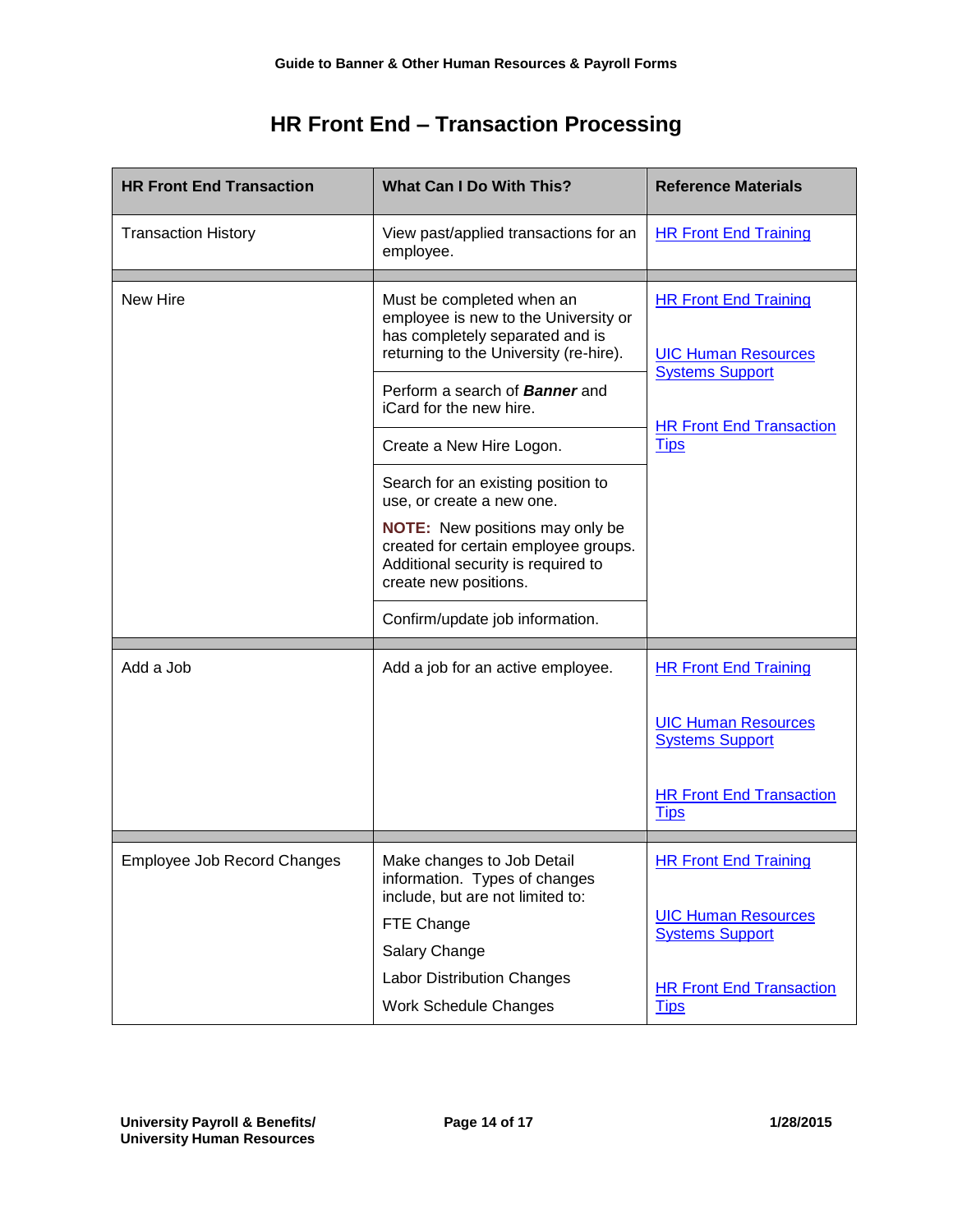| <b>HR Front End Transaction</b> | What Can I Do With This?                                                                                | <b>Reference Materials</b>                           |
|---------------------------------|---------------------------------------------------------------------------------------------------------|------------------------------------------------------|
| Labor Distribution Only Changes | Make a change ONLY to the JOB<br>Labor Distribution.                                                    | <b>HR Front End Training</b>                         |
|                                 |                                                                                                         | <b>UIC Human Resources</b><br><b>Systems Support</b> |
|                                 |                                                                                                         | <b>HR Front End Transaction</b><br><b>Tips</b>       |
| <b>Employee Data Changes</b>    | Make a change to employee<br>information such as name, SSN, or<br>Home Org.                             | <b>HR Front End Training</b>                         |
|                                 |                                                                                                         | <b>UIC Human Resources</b><br><b>Systems Support</b> |
|                                 |                                                                                                         | <b>HR Front End Transaction</b><br><b>Tips</b>       |
| Job End Date                    | Add an end date to a job, change an<br>existing job end date, or remove a<br>job end date.              | <b>HR Front End Training</b>                         |
|                                 |                                                                                                         | <b>UIC Human Resources</b><br><b>Systems Support</b> |
|                                 |                                                                                                         | <b>HR Front End Transaction</b><br><b>Tips</b>       |
| Reappointment                   | Extend a job that has a job end date,<br>or reactivate a terminated job that<br>the employee once held. | <b>HR Front End Training</b>                         |
|                                 |                                                                                                         | <b>UIC Human Resources</b><br><b>Systems Support</b> |
|                                 |                                                                                                         | <b>HR Front End Transaction</b><br><b>Tips</b>       |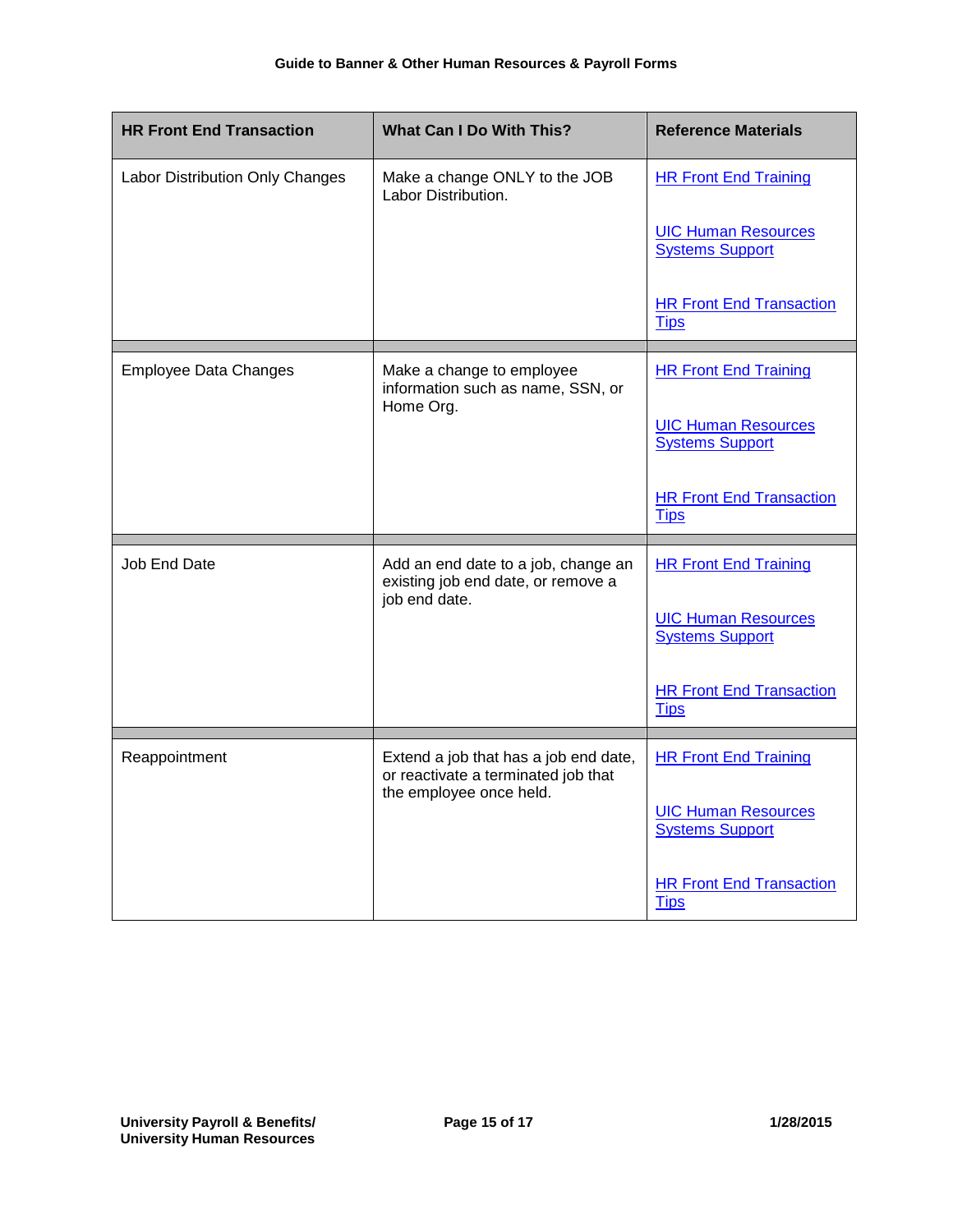| <b>HR Front End Transaction</b>          | <b>What Can I Do With This?</b>                                                                                                                   | <b>Reference Materials</b>                                                                                              |
|------------------------------------------|---------------------------------------------------------------------------------------------------------------------------------------------------|-------------------------------------------------------------------------------------------------------------------------|
| <b>Position Creation and Maintenance</b> | Maintain/edit position data, or create<br>a new position.                                                                                         | <b>HR Front End Training</b>                                                                                            |
|                                          | <b>NOTE:</b> New positions may only be<br>created for certain employee groups.<br>Additional security is required to<br>create new positions.     | <b>UIC Human Resources</b><br><b>Systems Support</b>                                                                    |
|                                          |                                                                                                                                                   | <b>HR Front End Transaction</b><br><b>Tips</b>                                                                          |
|                                          |                                                                                                                                                   |                                                                                                                         |
| Separation                               | Should be completed when an<br>employee is leaving the University.<br>This transaction will end all jobs and<br>remove the employee from Payroll. | <b>HR Front End Training</b><br><b>UIC Human Resources</b><br><b>Systems Support</b><br><b>HR Front End Transaction</b> |
|                                          | <b>NOTE:</b> Leave balances should be<br>updated in <b>Banner</b> prior to starting a<br>Separations transaction in the HR                        |                                                                                                                         |
|                                          | Front End.                                                                                                                                        | <u>Tips</u>                                                                                                             |
|                                          | <b>NOTE:</b> Separation payouts are<br>processed through <b>Banner</b> .                                                                          |                                                                                                                         |
|                                          | See Separation: Non-Student<br>Employees below for <b>Banner</b> forms<br>relating to Separation.                                                 |                                                                                                                         |